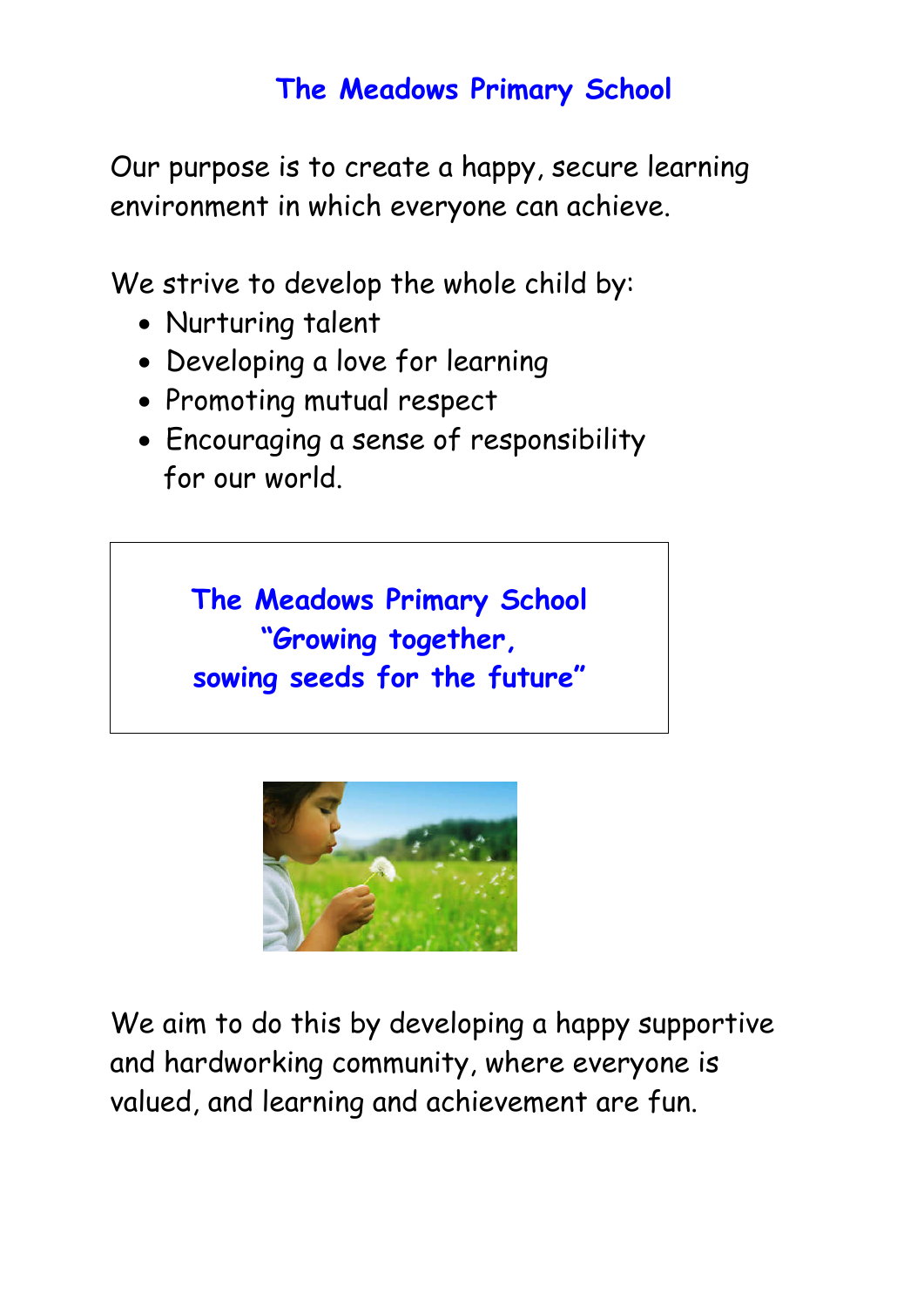# **Aims of The Meadows Primary School**

- To develop children's independence and a responsible attitude that will enable them to become active and caring members of the community.
- To instil a respect for the environment in which we live as well as a sensible attitude towards safety and well-being.
- For the school to be a happy and creative environment where children are encouraged to grow and develop a love for learning, where effort and success are rewarded and celebrated.
- To strive continuously to provide a firm foundation for lifelong learning.
- To support and provide opportunities for our children to become reliable and responsible individuals who challenge themselves and develop independence and self-belief.
- To work in partnership to establish a friendly trusting relationship between home, school and the wider community, developing positive achievements for all.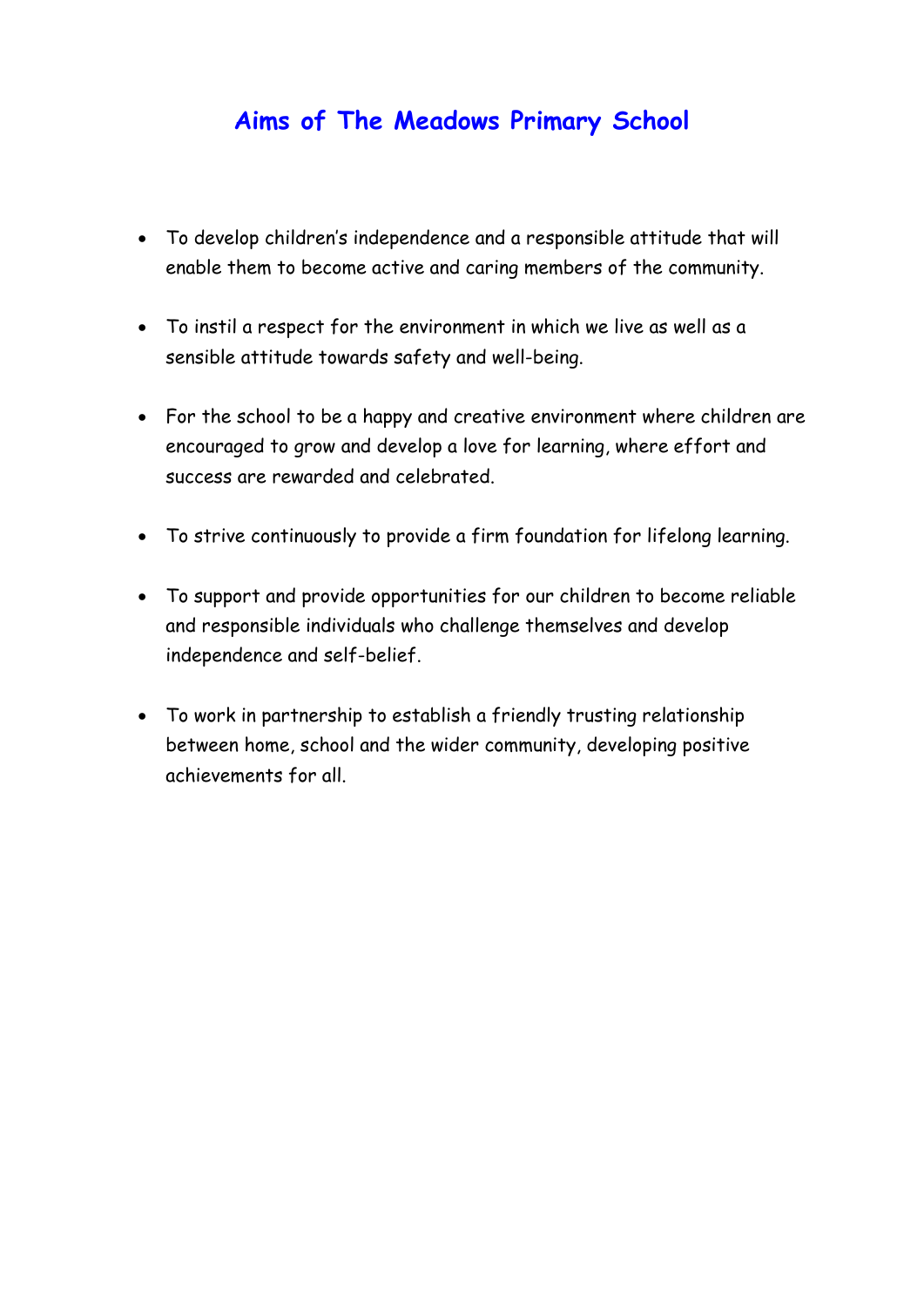# The School Day



**The school day begins at 8.50 am with registration at 9.00 am.** 

Children will be welcomed into the classrooms by our team where an activity will be ready for them.

In Foundation Stage, children will be greeted at the wooden gate which leads into the Foundation Stage outdoor area.

Lunch times are staggered: Foundation Stage pupils will have lunch 11.45 am – 12.45 pm KS1 pupils will have lunch 12pm-1pm KS2 pupils will have lunch 12.30pm – 1.30pm



**The school day will end for all pupils at 3.15pm**

The Meadows' "**Little Learners"** sessions for 3-4 year olds are as follows;

> 8.45 am – 11.45 am 12.30 pm – 3.30 pm

#### **ATTENDANCE**

Please contact school if your child is absent from school for any reason. For your child's safety, unless we are informed of your child's absence by 9.30 am, we will contact parents at home, to confirm that your child is safely at home with you. All absence is recorded and attendance is reviewed through our regular attendance monitoring.

Leave of absence during term time is not authorised. The Education (Pupil Registration) (England) (Amendment) Regulations 2013 **only allow leave to be granted in 'exceptional circumstances'.** Exceptional circumstances **do not** occur regularly or often but **may** include the following: Parent employment conditions e.g. unable to take leave in school holidays; family trauma e.g. bereavement, illness; close family wedding e.g. parents; Religious circumstances e.g. confirmation; EAL children returning to home country; medical appointments which cannot be arranged out of school hours e.g. hospital appointments.

The new regulations **do not allow** the Headteacher to authorise absence for the following circumstances: relatives coming to visit; visiting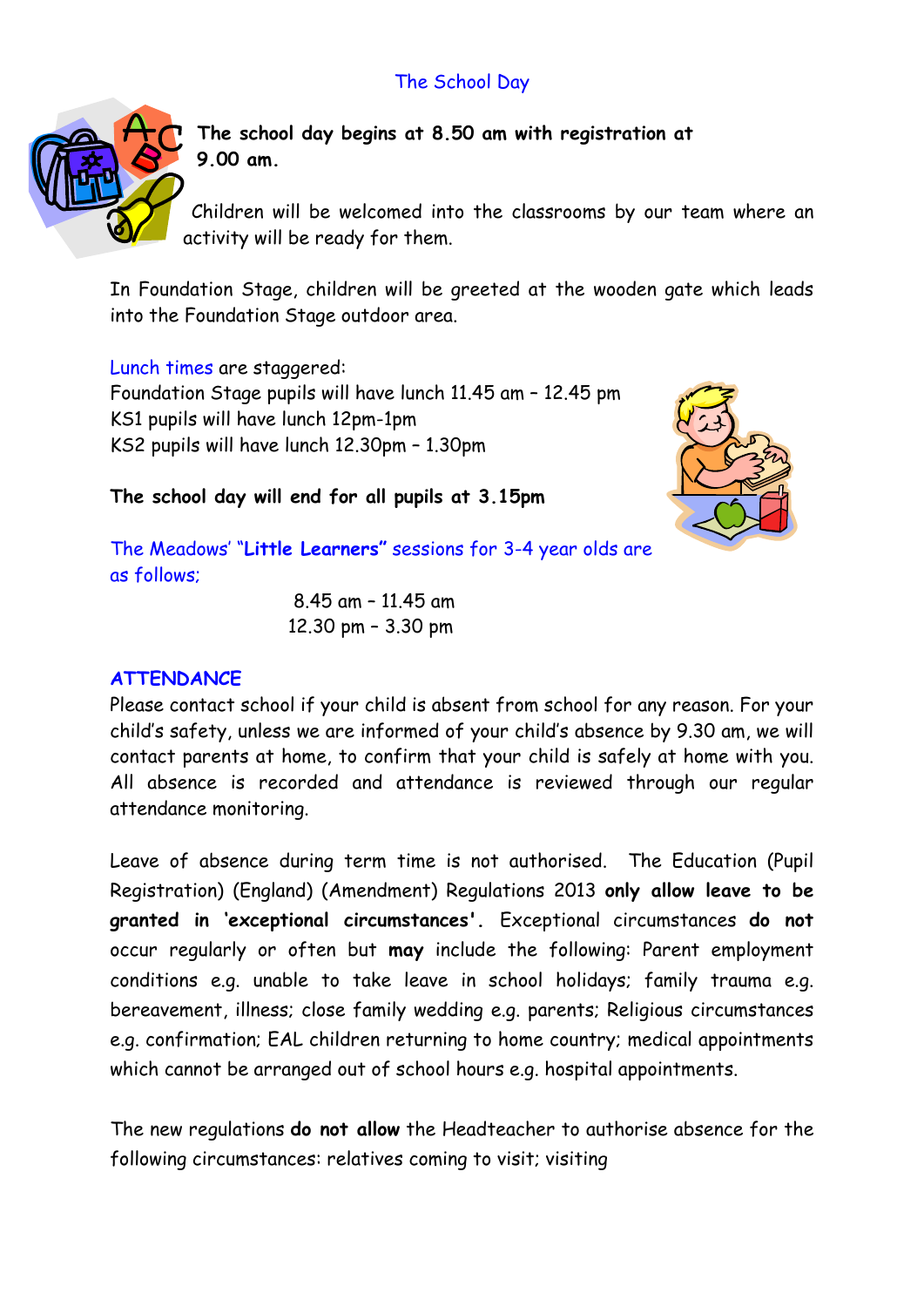family/friends who have different half terms or holidays; availability of cheap holidays; availability of desired accommodation; poor weather experienced in the school holiday period; overlap with beginning or end of term; day trips; birthdays; illness where no medical evidence is forthcoming.

If 'exceptional circumstances' leave is requested, parents must apply in advance, in writing to the Headteacher, stating the nature and purpose of the absence and detailing the 'exceptional circumstances'. Evidence may be requested to substantiate requests. Granting leave will be at the discretion of the Headteacher.

*School holiday / term dates are enclosed within this pack*

Attendance figures for 2019/20 (excluding national "lockdown" period: 23/03/2020 – 21/07/2020)

Authorised 4.6 % Unauthorised 0.92 %

# **The Working Day**

The school is committed to providing the highest level of education for all pupils. Decisions regarding the specific organisation of year groups and class sizes will wherever possible reflect the needs of the children. This will be reviewed annually. A fully-qualified teacher will teach all children and they will be assisted by a teaching assistant at times throughout the week. On occasions we have trainee teachers in the school. These are always working under the direction and guidance of the class teacher.

Parents are kept fully informed of changes to the specific organisation of the school. All children have a 15-minute morning break and an hour for lunch. Foundation Stage/Key Stage 1 pupils will have an afternoon break at the discretion of the class teacher.

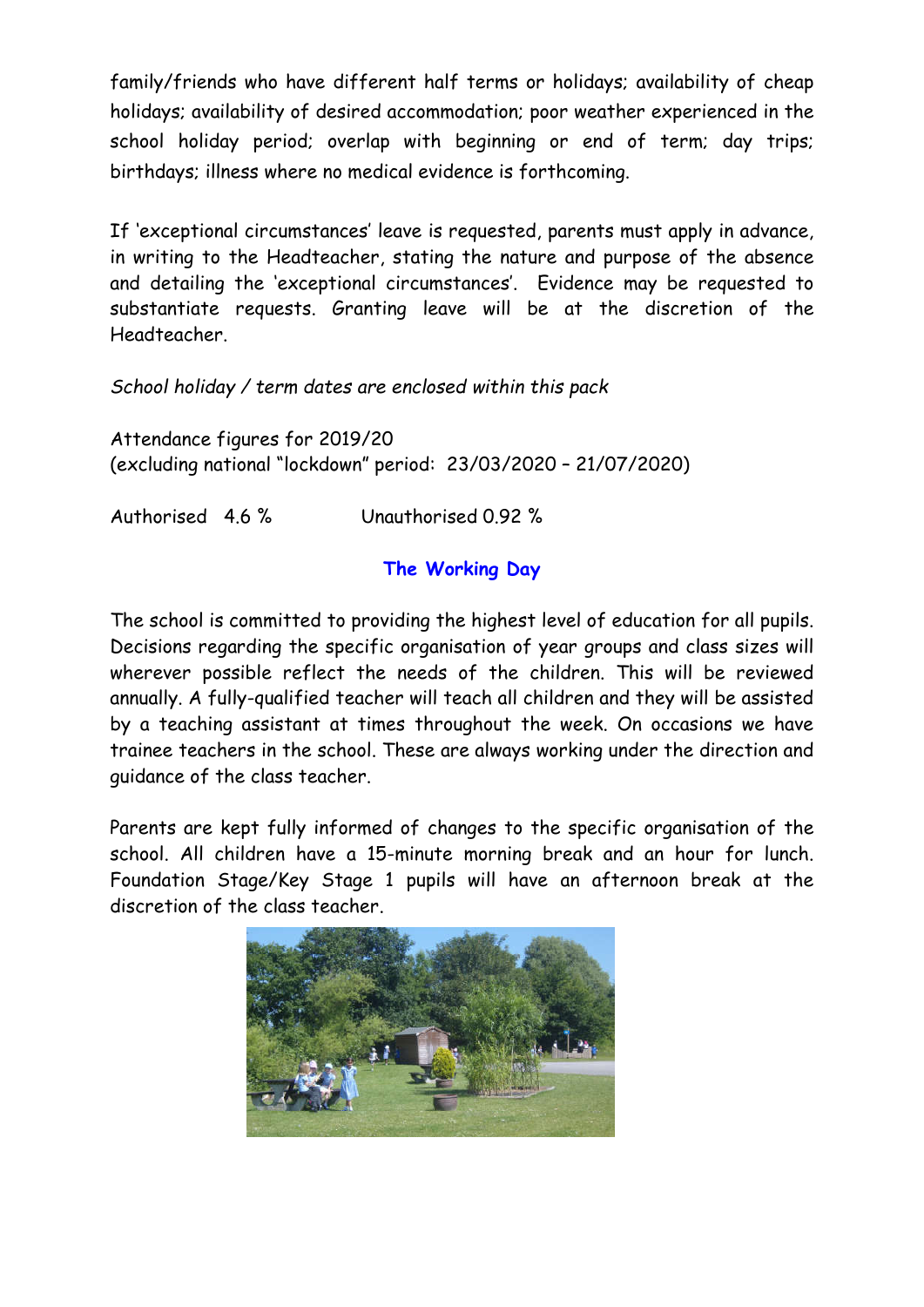#### **Break Time**

During break time, there will be at least four members of staff outside supervising the children; two of whom will be teachers. Children are encouraged to play co-operatively together and make the most of these times to develop friendships and relax. To this end, the school provides a variety of activities and games for the children to enjoy. The grounds are arranged to enable children to play ball games, small group games and find a quiet corner to talk together. Play workers support the children's play, organising activities throughout lunchtime. There are also opportunities for children to socialise with friends indoors at lunchtime. Children may bring a piece of fruit to eat at morning break.

#### **Lunchtimes**

Lunchtime is an important part of the school day and the school's high standards of discipline and behaviour apply. Midday meals supervisors support children throughout lunchtime along with other members of staff.

Children are expected to use appropriate table manners in the dining hall. Currently, all children in Foundation Stage and Key Stage 1 are provided with a free school



lunch, funded by central government, which can be ordered via our school meals provider web-site: www.goodlookincookin.co.uk. However, your child may be eligible for free school meals, which will mean they can receive additional support under the Pupil Premium. This is funding provided to schools by the Government to help to support your child and other pupils in our school, including subsidised Breakfast Club places, access to additional educational support and activities. Information and details of how to apply are available at https://www.lincolnshire.gov.uk/school-pupil-support/apply-free-school-meals

School lunches for Key Stage 2 children can be ordered from our school meals provider web-site: www.goodlookincookin.co.uk, where you can also access the menus for school meals. Orders for all school meals must be ordered by 10.00 pm on Wednesday of the week before the meal is required. Alternatively, your child may bring a healthy packed lunch from home – no fizzy drinks please.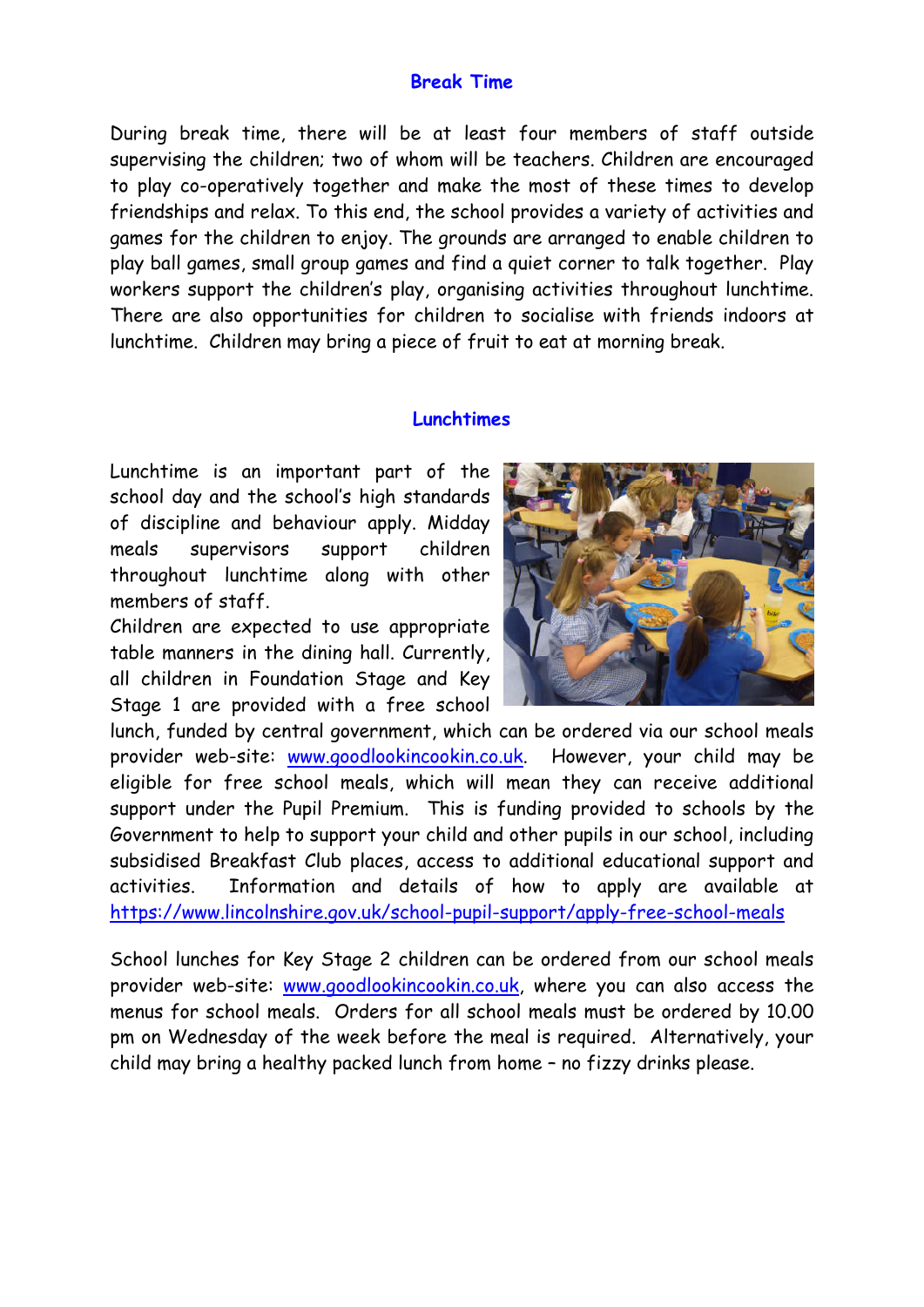#### **Assemblies**



We hope to be able to resume our Celebration Assemblies in September 2021. Every Friday morning at 9.00 am, family and friends of the Meadows are invited to join us for our celebration assembly (Years 1 – 6), in which we recognise achievements in all

aspects of school life. Celebration assembly for our younger children in Reception, are held on Thursday afternoons at 2.45 pm.

A collective worship occurs daily. These assemblies cover a range of themes and events and are delivered by all staff and sometimes visiting speakers. They are broadly Christian in content.

# **Withdrawing Children from R.E. and Collective Worship**

Whilst the school values R.E. and Collective Worship very highly it respects the parents' right to withdraw their children from Religious Education and the collective act of worship and will facilitate this. (Please see the Head teacher to discuss alternative arrangements if you wish to exercise this right).

# **Curriculum Enrichment**

Extra-curricular clubs are well attended and offer children opportunities to develop new interests and extend their skills. Clubs have included; football, multi-sports, arts and crafts, film club, coding, street dance, storytelling, film club, cookery, gardening, homework and singing.

These vary each term and are run by staff on a voluntary basis and some external providers. Parents or carers are asked to give permission for their child to take part if the clubs take place before or after school. Clubs provide an additional learning opportunity in a fun environment where social and emotional skills are fostered and developed. Children with particular talents or skills may be identified at these times. Good behaviour is a pre-requisite for attendance.

Children are given opportunities to represent the school at various sports and creative events. The school show and other stage productions offer children the opportunity to develop their acting, singing and dancing talents and to work cooperatively in a celebration of the performing arts.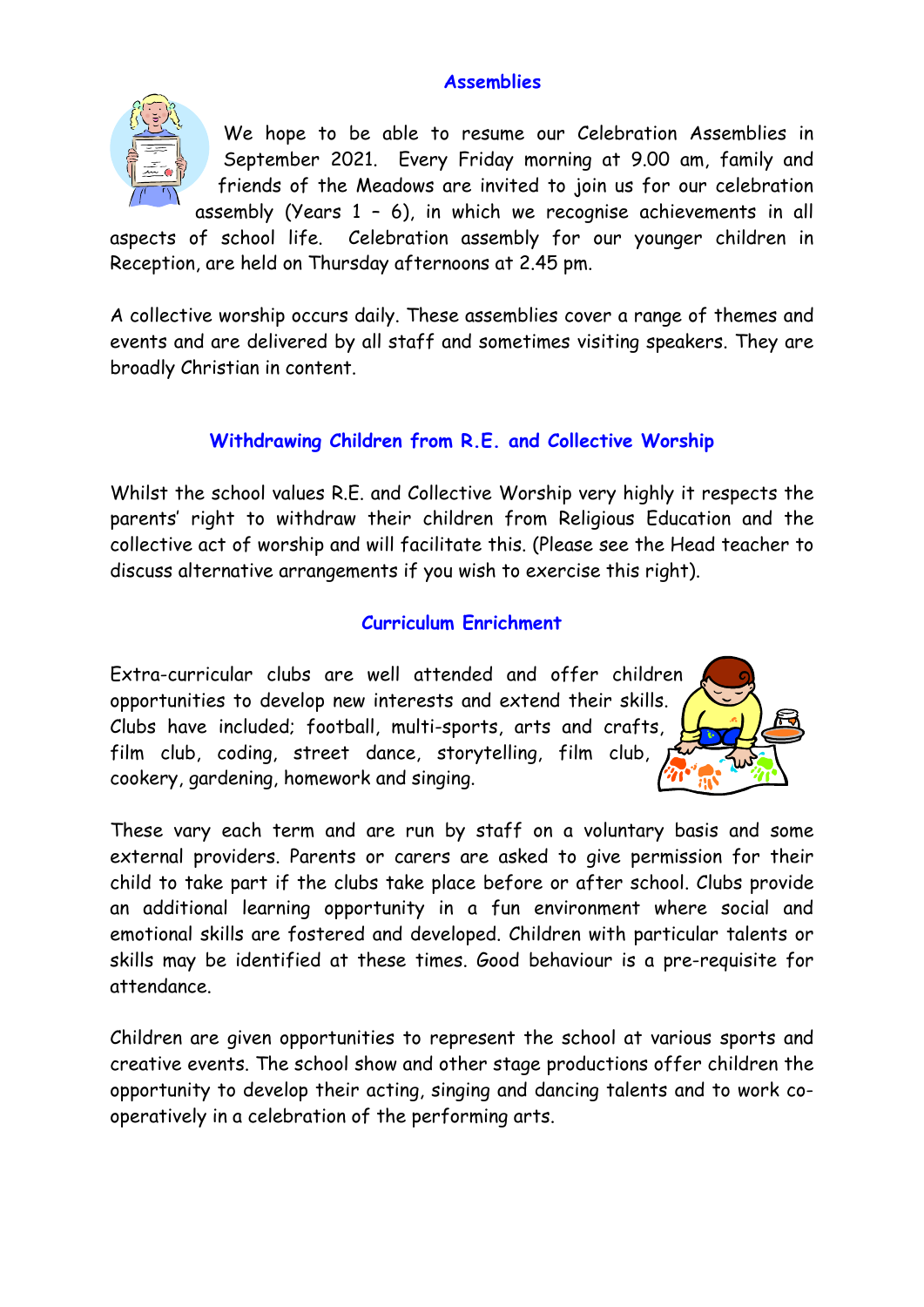As part of the curriculum, children may take part in various educational visits to places of educational interest. Such visits enhance the curriculum and are seen as an important way of enriching the educational experiences we offer the children by providing them with first hand experiences. We also invite touring theatre



companies and artists into school to work with the children from time to time.

*You may be asked to make a voluntary contribution to help cover the cost of such activities. If insufficient contributions are made the school reserves the right to cancel the activity or visit to avoid making a considerable loss. This statement constitutes the school's Charging Policy.*

# **School Organisation and Staffing**

In the academic year 2021/22 there will be 14 classes as follows:

| 2             | classes | of Reception |
|---------------|---------|--------------|
| 2             | classes | of Year 1    |
| $\mathcal{P}$ | classes | of Year 2    |
| 2             | classes | of Year 3    |
| $\mathcal{P}$ | classes | of Year 4    |
| $\mathcal{P}$ | classes | of Year 5    |
| $\mathcal{P}$ | classes | of Year 6    |
|               |         |              |

*This is reviewed annually as the number of pupils admitted in each year group varies.*

Little Learners offer part time sessions in their pre-school setting (morning and afternoon). Funded places are available for children aged 3 to 4 years. Little Learners provides outstanding learning opportunities in a perfect setting for children to begin school life. Please call at the school office for further details.

Our trained teaching assistants work in all classes and ably complement the work of the class teachers. Their roles focus on the needs of each group of children and support the teachers in the planning and delivery of the curriculum. They implement specific programmes of work with groups of children as well as working one-to-one when required. All staff focus on positive behaviour and provide pastoral support to the children, with restorative practice being used to resolve any worries and concerns.

We are fortunate to have a number of parents, volunteers and student assistants who regularly come to work with groups or individual children and greatly enhance the work of our school. Other outside agencies, such as Educational Psychologists, teachers of Hearing or Visually Impaired, Learning and Behavioural Support teachers, Speech Therapists, Occupational Therapists and Physiotherapists as well as the school nurse team, work from time to time in school to provide specialist support to meet the needs of our pupils**. Parents are always kept fully informed should their child require such specialist help.**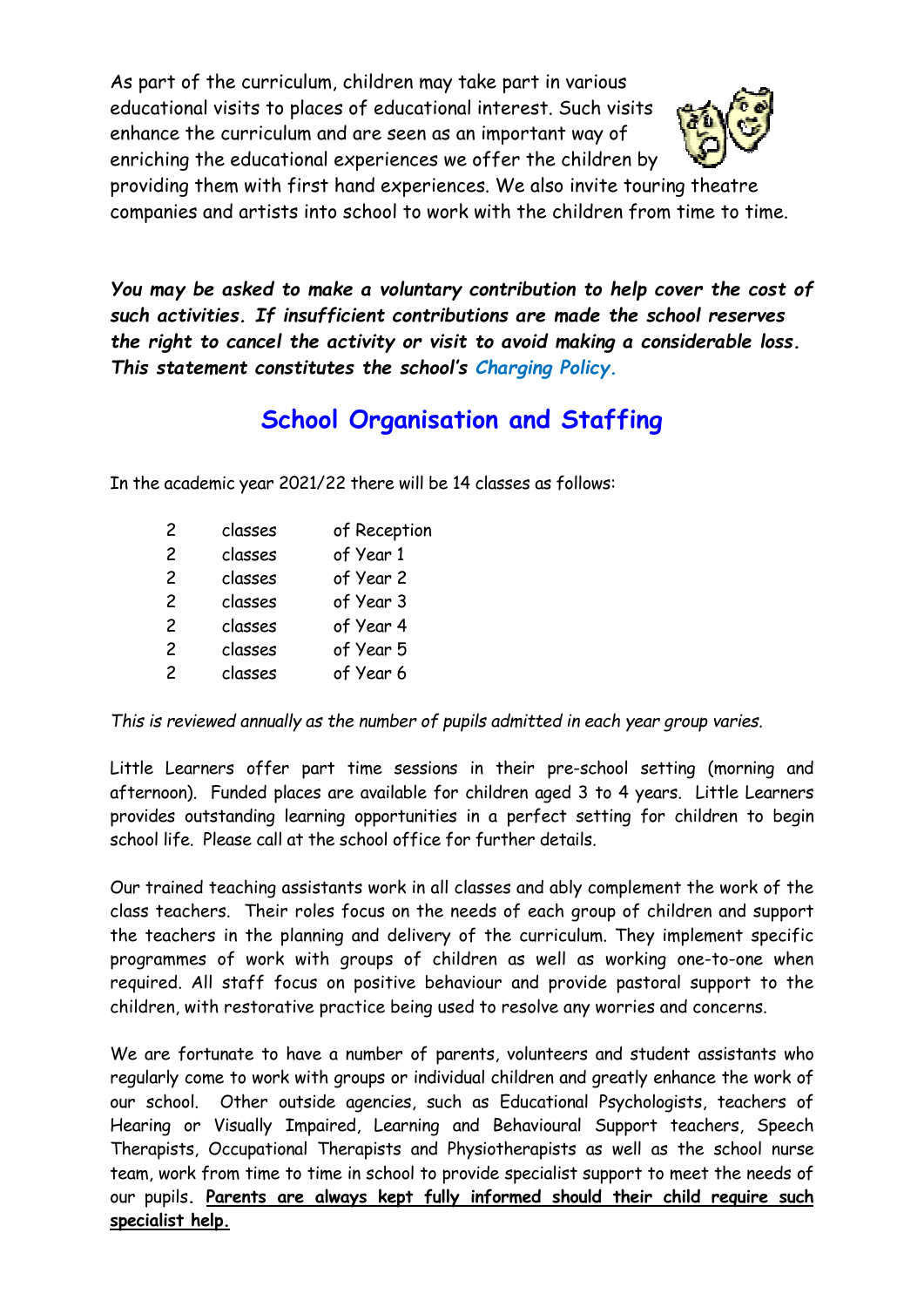Mrs Fenton, School Business Manager, along with Mrs Clark and Mrs Sampson, our Administration Assistants, are always happy to help and will often be the first point of contact at the school.

Our endeavour is to provide high standards in all aspects of school life. This is equally important in caring for and maintaining a clean and hygienic school site.

Mr Ashton, the school caretaker, works with the premises team, to keep the interior and exterior environments well maintained, tidy and attractive.

#### **Staffing**

Mrs J Simmons Mr A Bell

**Head Teacher Deputy Head Teacher**

**Assistant Head Teacher** Mr T Hill

#### **Teaching Staff**

| Mrs G Ison          | Mrs D Nicholson |
|---------------------|-----------------|
| Mrs K Oliver        | Miss N Grundy   |
| Mr B Broxholme      | Mrs N Marlow    |
| Mrs S Ahmed         | Mrs S Manktelow |
| Miss C Brock-Taylor | Mrs E Whaler    |
| Mrs A McNeil        | Mrs A Beel      |
| Mrs C Jones         | Mr E Linton     |
| Miss C Spink        | Mrs A Kelman    |
| Mr H Benson         | Mrs E Swan      |
|                     |                 |

#### **SENCO Assistant Family Support**

Mrs N Richardson Miss C Gray

#### **Teaching Assistants and 1:1 staff**

| Miss S Foster   |
|-----------------|
| Mrs K Dunk      |
| Miss L Swain    |
| Mrs A Robinson  |
| Mrs K Kosmala   |
| Mrs T Suddaby   |
| Mrs S Mitchell  |
| Miss H Hubbard  |
| Miss E Sprought |

- Miss J Copland Miss L Baker Miss M Richardson Mrs N Coe Mrs S Holden Mrs J Newton Miss D Sylvester Mr D Rear Mrs A Chambers Mrs L Wray Mrs K Britten Mrs S Baker Mrs T Wilson Mrs N Tear Miss O Stewart Mrs M Cullen
-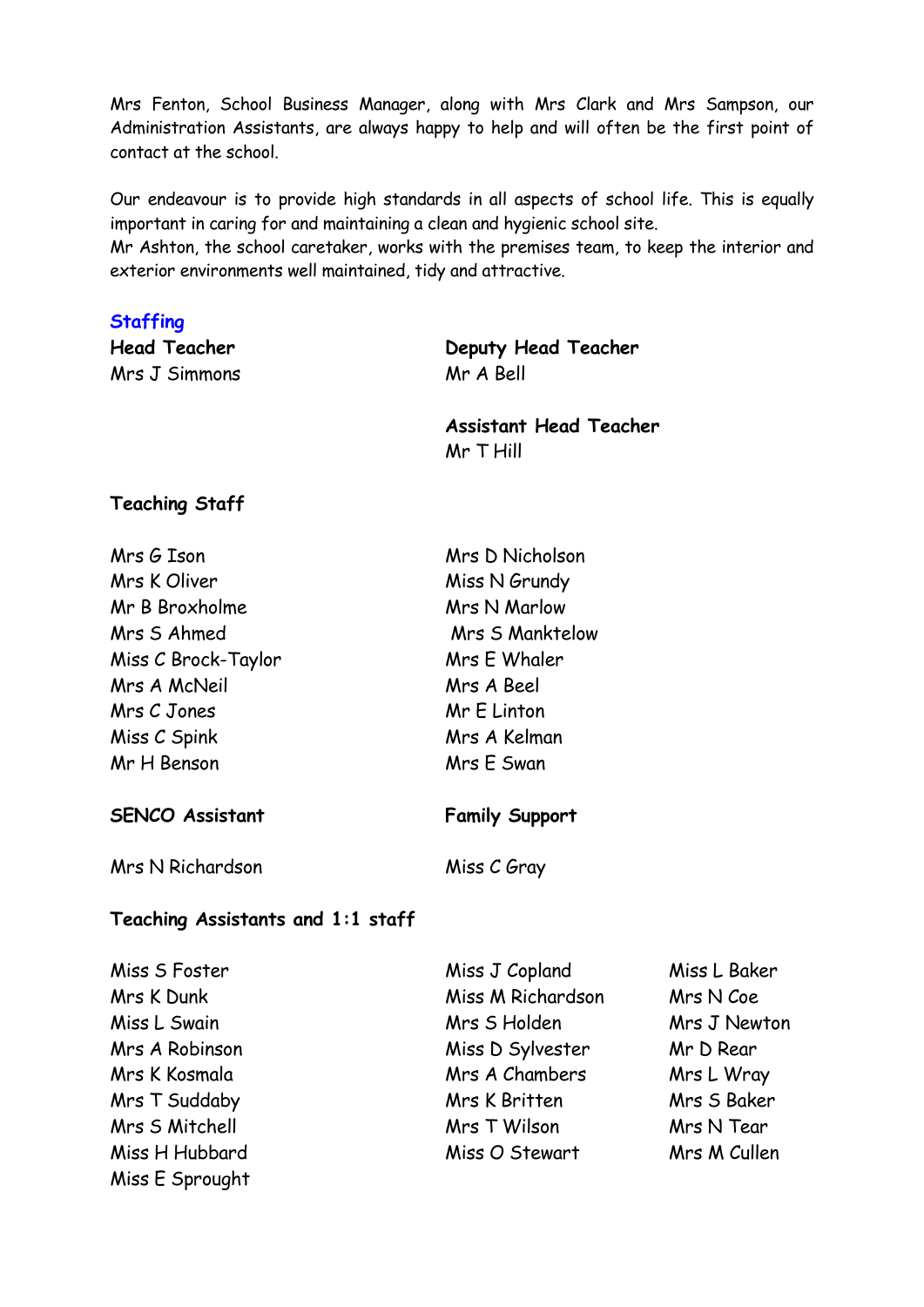Mrs D Fenton Mrs L Clark

# **Midday Supervisors and Caretakers/Cleaners Playworkers** Mr M Ashton Miss J Lockyer Mrs A Robinson Mrs R Sheridan Mrs P Beadle Mrs J Baldwin

**School Business Manager Administration Assistants** Mrs J Sampson

# Mrs A Robinson Garner Property Care Ltd

# **The Meadows Little Learners**

Mrs C Thorpe Mrs C O'Hara

**Manager Assistant Manager** Mrs K Cassey Mrs C Bayliss

**Teaching Assistant** Mrs G Collingwood

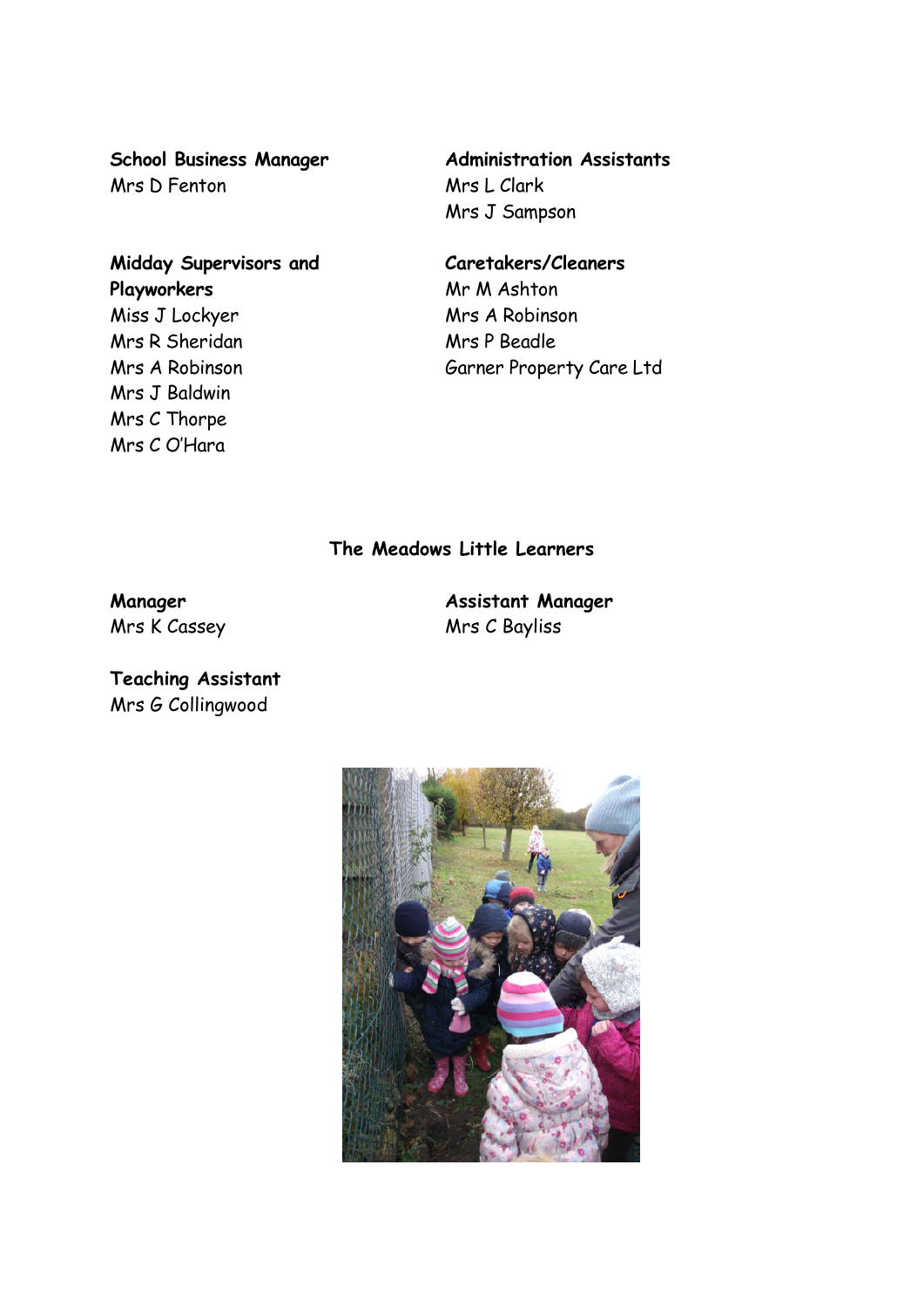#### **School Uniform**



At The Meadows Primary School, we believe that what the children wear to school is important. The school uniform helps to promote a sense of belonging. Parents are asked to support their children by providing the following uniform and PE kit.

The Meadows Primary School and Little Learners uniforms can be purchased online. A price list and information on how to order is available via the school website or at the school office. There is a choice of sweatshirts, cardigans, coats and polo shirts with the school logo.

The school colour is royal blue and our children wear their uniform with pride. For all other items we specify a colour as below and would encourage all families to follow this guide.

#### Girls

Grey trousers/ skirts/shorts/pinafore dresses White or royal blue polo shirts Summer dresses – light blue checked Sensible shoes – dark coloured (low heels) Sandals – open toes and/or heels not secured by a strap are not appropriate Tights/ socks - white/black/grey

#### Boys

Grey trousers/shorts White or royal blue polo shirts Sensible shoes– dark coloured Socks - white/black/grey

# PE Kit

White T shirt (no slogan) Black sports shorts Trainers Jogging bottoms and sweatshirt/track suit for outdoor PE (no slogan) *Children without kit will be asked to wear kit provided by school.*  KS2 children will require a swimming kit. Swimsuit/trunks, swimming hat, towel – Long hair must be tied back.

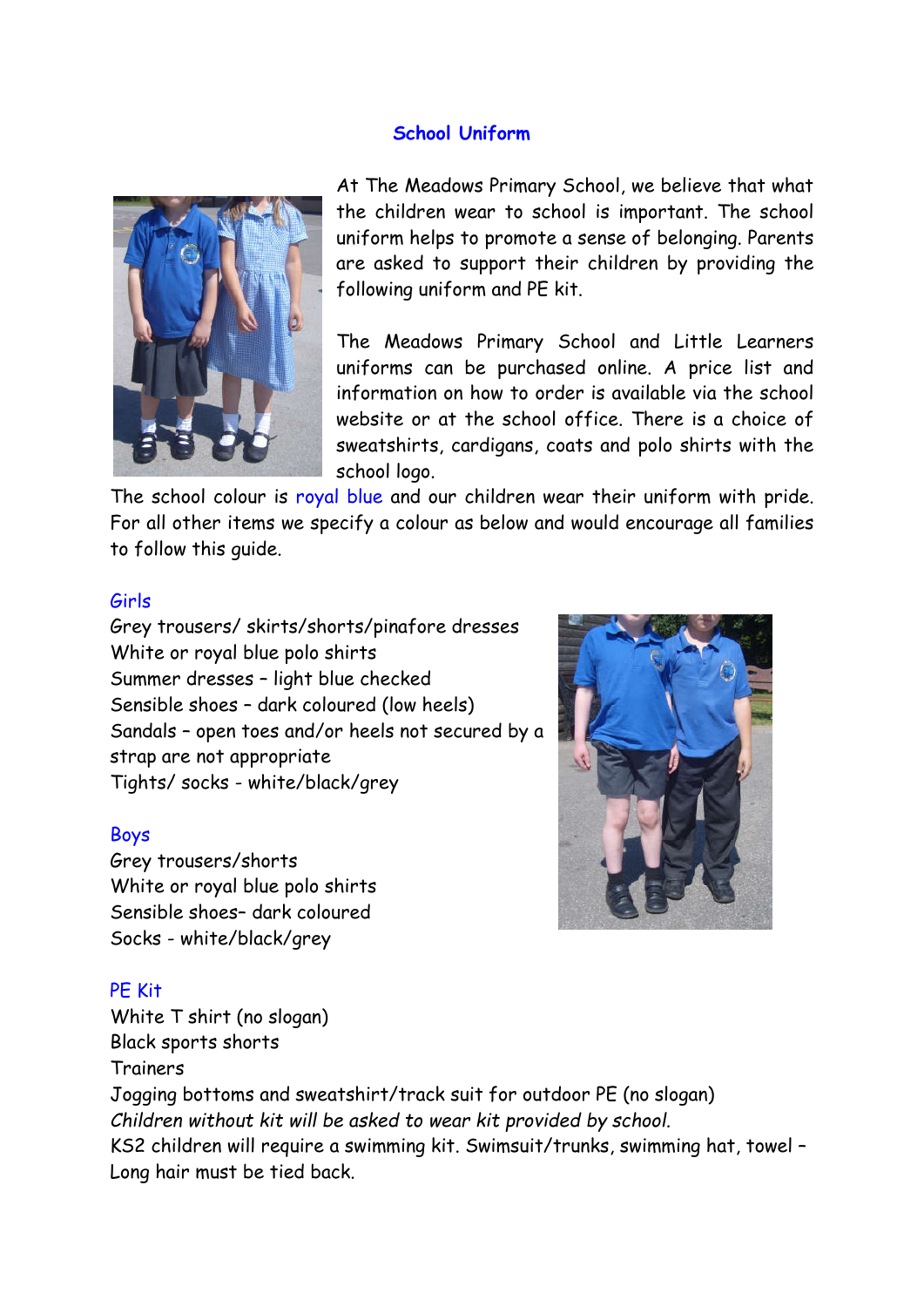# Additional Guidelines

We expect all of our children to be dressed appropriately for Primary School ie: coloured hair, make up, nail varnish, large hair accessories, smart watches etc. are unsuitable for school.

One pair of stud earrings, worn in the lower ear lobe is permitted. These must be taken out by the pupils before PE. Children are permitted to wear an inexpensive wrist watch to promote independence. No other items of jewellery will be permitted.

If you have any queries regarding the above, please do not hesitate to ask. The school will be happy to make amendments to this in order for families to observe religious practices. Please make an appointment with the Headteacher to discuss this.

# **Healthy Schools**

We promote healthy choices for the children at The Meadows and with this in mind, children are encouraged to eat a healthy diet. Nutritionally-balanced school meals are provided by Good Lookin' Cookin.' Vegetarian and special diets can be catered for, please contact the school office for further information. We aim to provide nutritional child friendly food, and monitor this throughout the year.

#### **Healthy Lunchboxes**

If your child would prefer to bring a packed lunch, we ask you to provide a Healthy Lunch box for your child. A healthy lunch should consist of Fruit/Vegetables along with a balance of protein, dairy and starchy foods. Fizzy drinks, chocolate bars and sweets are not permitted. The school will provide water for all children.

#### **Healthy Snacks**

KS2 children may bring a healthy snack to school for break time. This may be a piece of fruit, packet of raisins, dried fruit, cherry tomatoes, carrot sticks, cucumber, etc.

Foundation Stage/KS1 children will be provided with a free piece of fruit each day funded by the government's Fruit in Schools scheme.



*Please note that chocolate, crisps or biscuits will not be allowed at break time.*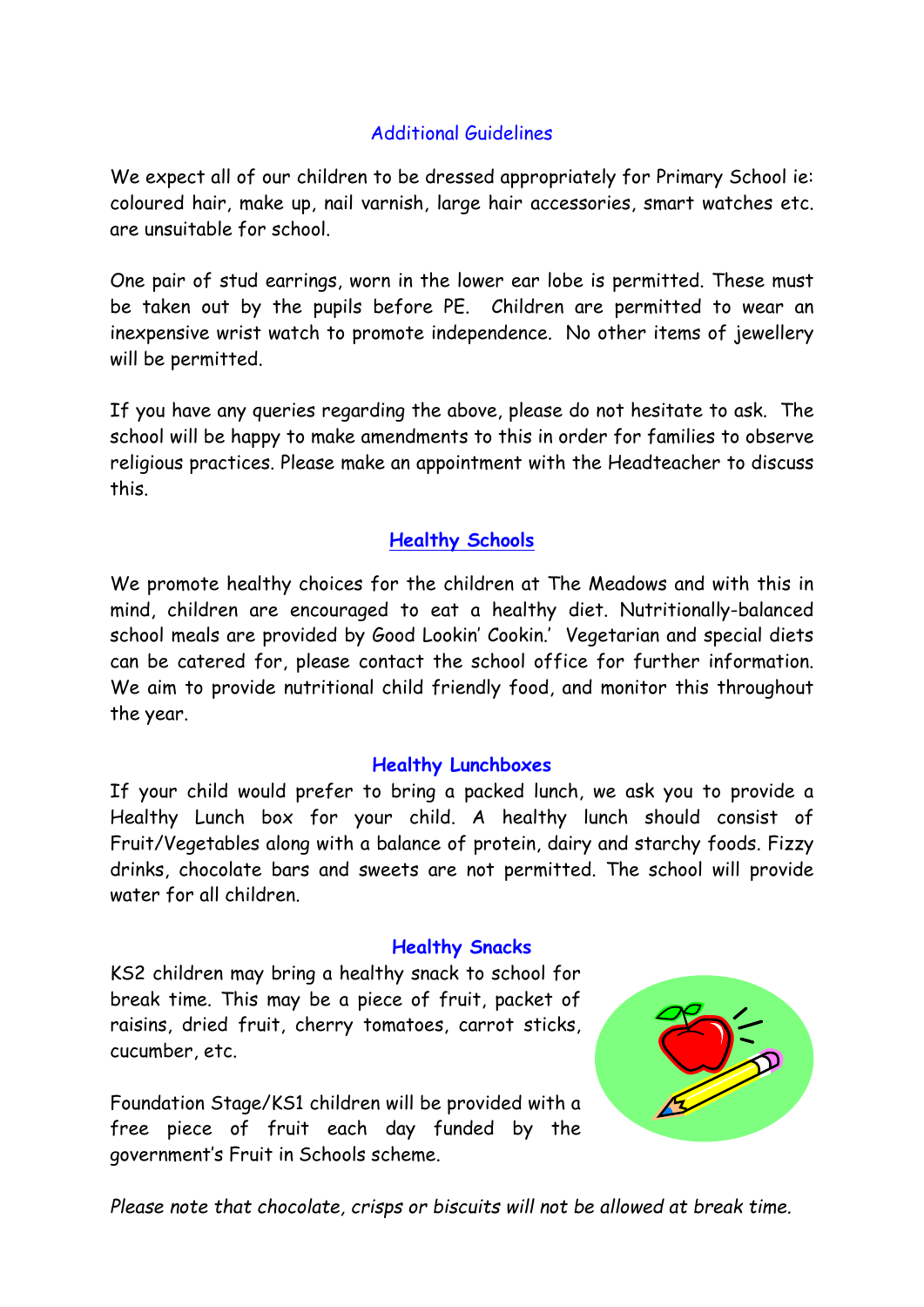Milk is **FREE** for under fives and children entitled to free school meals on request. All other children may purchase milk from school. Order forms can be obtained from the school office.

# Water Bottles

Throughout the day all children will have access to drinking water. Each child requires a sports water bottle which will need to be in school each day. Water bottles can be purchased via Parentmail +Pay for £1.00.

# Walking or Cycling to school is encouraged.

Parking is an issue for many schools and The Meadows is no exception. Please can I encourage you to walk to school with your child whenever possible. When this is not possible please park safely and take care not to cause any obstruction, remembering that this is a residential area. To protect the health and safety of children, parental cars are not permitted on school premises.

We encourage safe cycling and this is taught during extra curricular activities. There is an area at the front of school for children to leave their bikes and scooters. Please secure bicycles and scooters, as the school cannot take any responsibility for loss or damage.

KS2 children will be encouraged to take part in the "Bikeability" cycling road safety scheme.

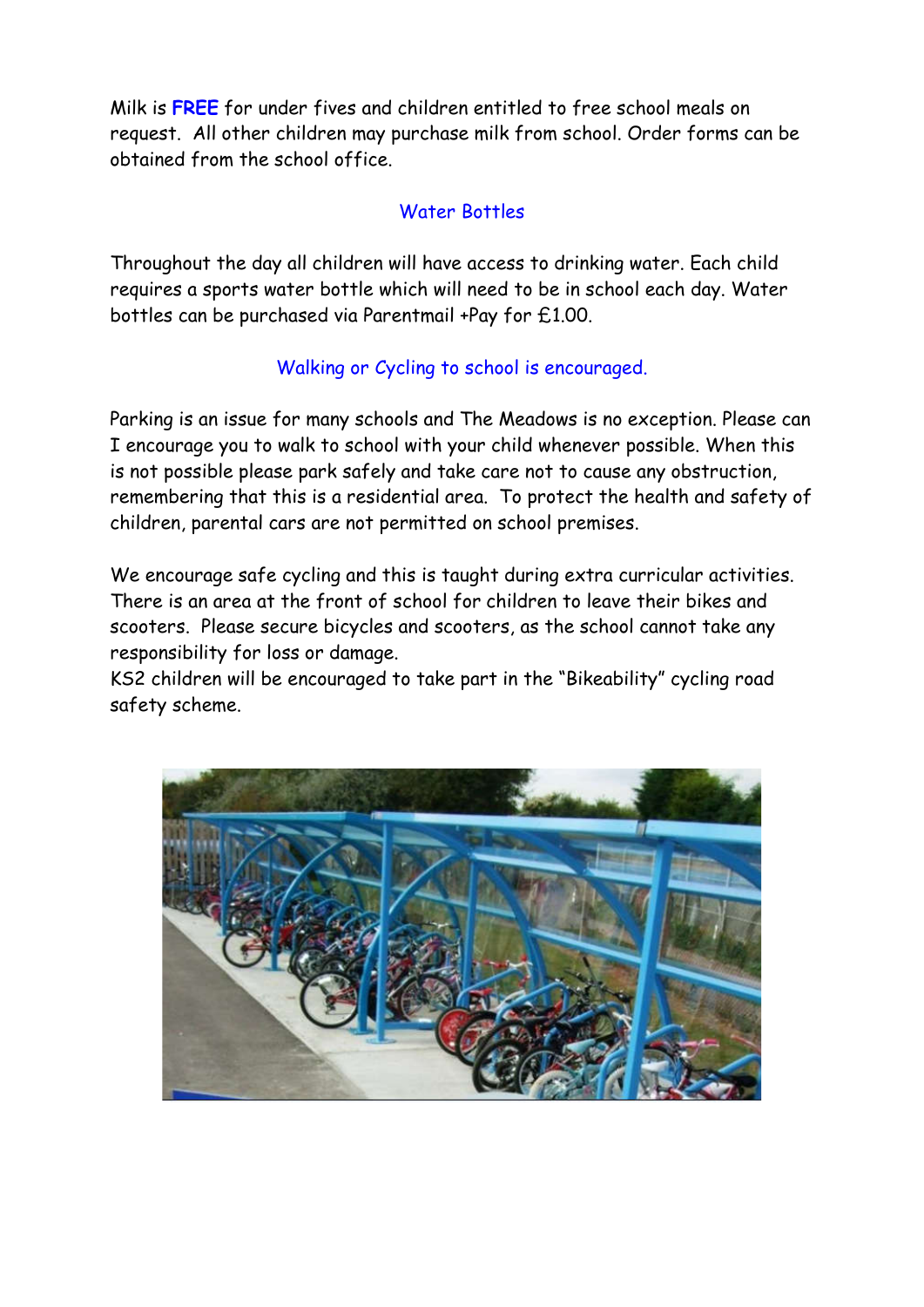# **Home and School Working Together**

#### **Access to school records**

The school provides parents with a written report of progress at the end of each academic year. Parents will be given the opportunity to consult with the class teacher about any concerns regarding the report. All parents are entitled to access their child's educational record, including ongoing assessment data held by their class teacher. These are discussed at consultation evenings.

# **Parents' Consultation Evenings**

Parents will be given the opportunity to meet with their child's class teacher in the Autumn Term to talk about how they have settled into the new school year and address any highlighted needs. In the Spring Term a more formal open evening is held to discuss progress that has been made. Formal reports are written during the Summer Term and there are opportunities provided to discuss these. During the Summer Term, an open day will be held for you to look at your child's work with them and celebrate their learning. Authentic outcomes also provide opportunities to share your child's learning.

There will be other occasions when parents wish to contact the class teacher and head teacher. This is encouraged at every opportunity, but because The Meadows is a very busy and active school, it is sensible to make an appointment. We will, of course, get back to you as soon as possible. You may also email your query to enquiries@themeadows.lincs.sch.uk .



 **Home - School – Pupil Agreement**

All parents are invited to read and sign this agreement which has been written following consultation with parents. It outlines our joint responsibility towards each child.

#### **Newsletters**

Regular newsletters with lists of events and holidays are emailed to your preferred address. All letters are also available on the school website.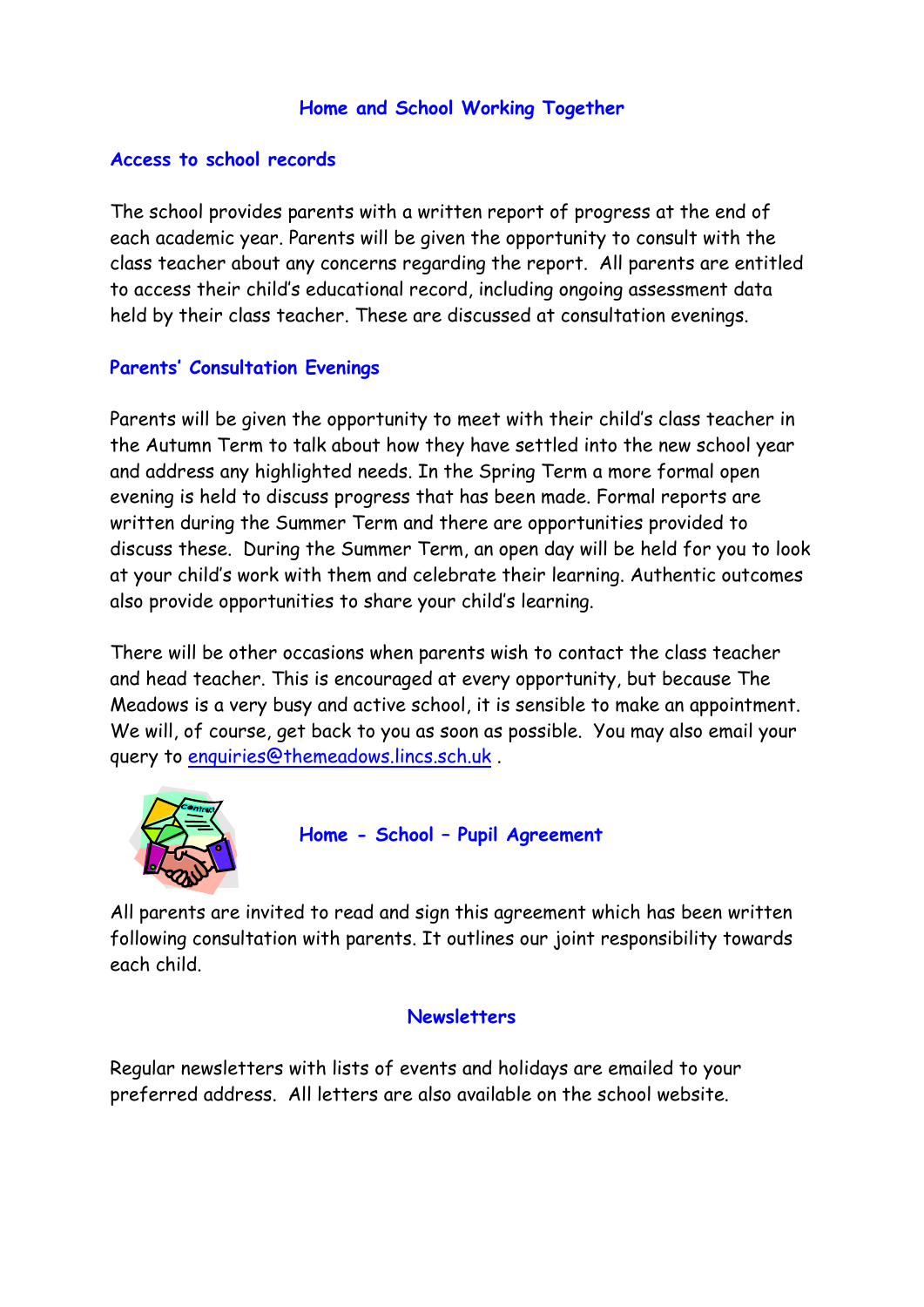#### **Parent Helpers**

At The Meadows Primary School, we welcome parental support. Parents are invited to help both in and out of the classrooms. We are always grateful for the opportunity to benefit from the many talents and skills you all have. If you would like to have a more hands on role in the life of the school, please contact the school office or Head Teacher.

You will be required to complete an online form that authorises the school to process checks with the Disclosure and Barring Service (DBS) in line with safeguarding children procedures.

#### **Complaints**

We strive to offer the best possible education to all our pupils and to care properly for their health, safety and welfare at all times. All staff and governors at The Meadows are dedicated to achieving this aim.

From time to time you may feel we have not met to your expectations. If this is the case it is vital that you tell us. If we are not aware of the concern, we can do little to put it right.

In the first instance the class teacher should deal with complaints. However, if you are not entirely satisfied or the complaint is more serious you should contact the head teacher for an informal discussion.

Copies of the complaints procedure are available on our school web-site or upon request from the school office.

#### **School Policies and Statutory Documents**

Parents who wish to see information regarding both curriculum and non curriculum policies are welcome to do so, by contacting the school administration team, who will make the necessary arrangements. Similarly, schemes of work and information regarding the curriculum coverage can be viewed on our school web-site.



#### **Homework**

From the early years to year 6, pupils participate in achievable homework. The homework is set at the discretion of individual teachers to encourage children to be effective learners. We value and encourage your involvement in your child's learning and stress the importance of spending quality time as they learn about the world. A copy of the homework policy is available on our school web-site.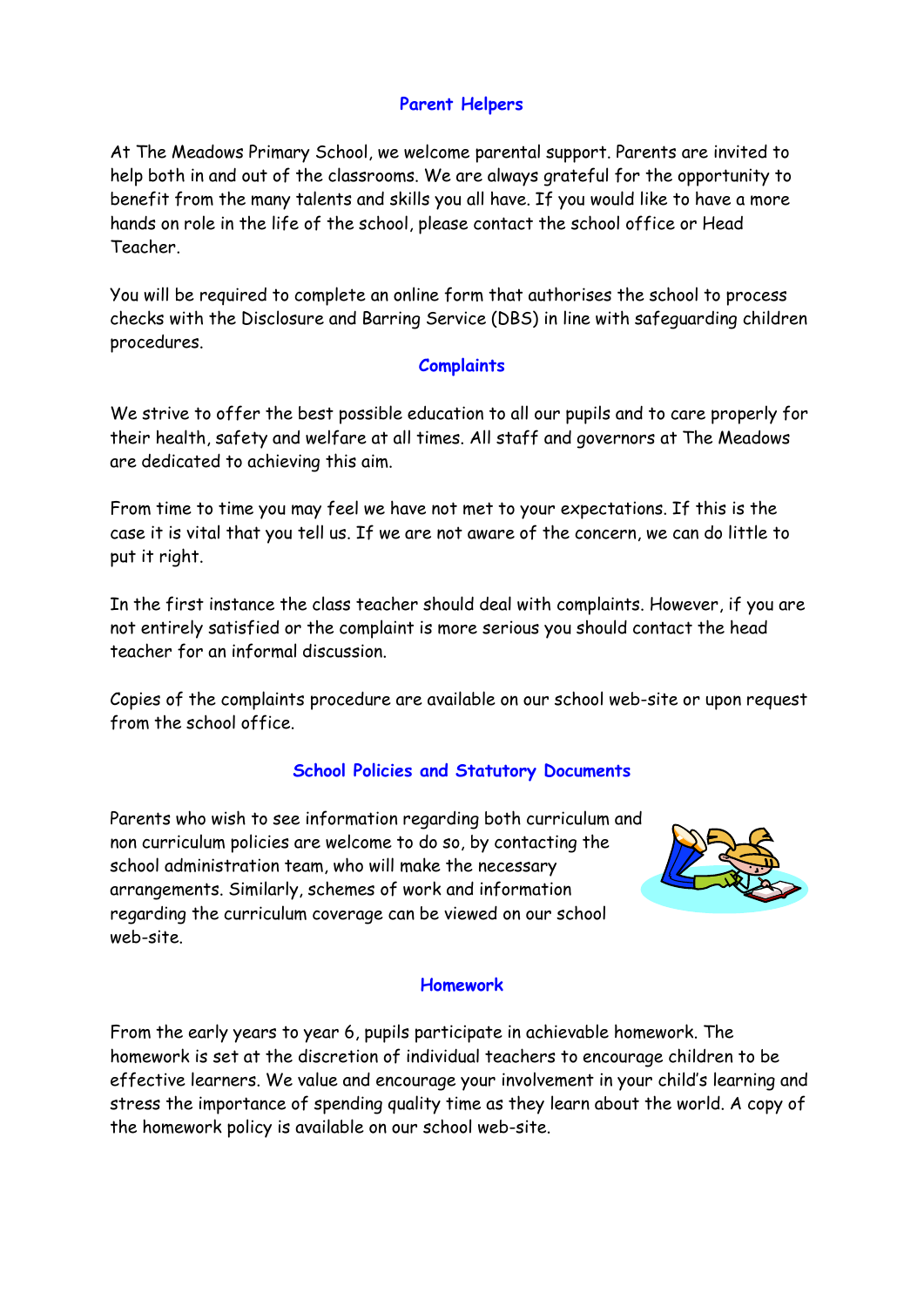# **Special Educational Needs and Disability (SEND)**

A full copy of our policy for SEND is on our web-site and can also be obtained from the school office.

All children at The Meadows have access to the National Curriculum which is differentiated to meet their needs.

We support and work with children who present with many challenges to their learning. These are planned for by our professional team.

We believe that there are considerable benefits for all children in catering for special educational needs and disabilities in mainstream classes. Some children may, however, at times require more specialised teaching which can be better provided within a small group or 1:1 situation away from the main classroom.

#### **The School's Provision for Special Educational Needs:**

Our Special Educational Needs Co-ordinator (SENCO) is Mrs J Simmons Our SENCO Assistant is Mrs N Richardson

Other members of the SEND team include Mrs J Newton (SEN Assistant), Mrs Mitchell (Speech and Language), Miss Gray (Family Support Worker), Mrs Suddaby and Mrs Britten (Pastoral/Nurture Support Team).

All staff share responsibility for all children with Special Educational Needs in their classes, including those with a significantly greater learning difficulty than the majority of their peers. Class Teachers provide the support required for both more and less able children, largely by the provision of suitably differentiated learning tasks. Our experienced Teaching Assistants also provide some in-class support and 1:1/small group support in consultation with other professionals. We are supported by SEND professionals and outreach services who provide intensive support for specific pupils. We have a wide variety of resources within school to enable us to cater for the individual needs of our children.

#### **Identification and Assessment:**

On entry to The Meadows children's needs are identified through:

- 1. Discussion with parents
- 2. Medical records
- 3. Records from previous school/playgroup (where applicable)
- 4. Teacher observations and assessments

At The Meadows we strongly believe that an equal partnership between school and parents is a vital part of the education of all children. Parents of children with special educational needs play a major part in the development of their child's learning and are asked to participate in supporting their child through a range of activities to develop their knowledge and skills.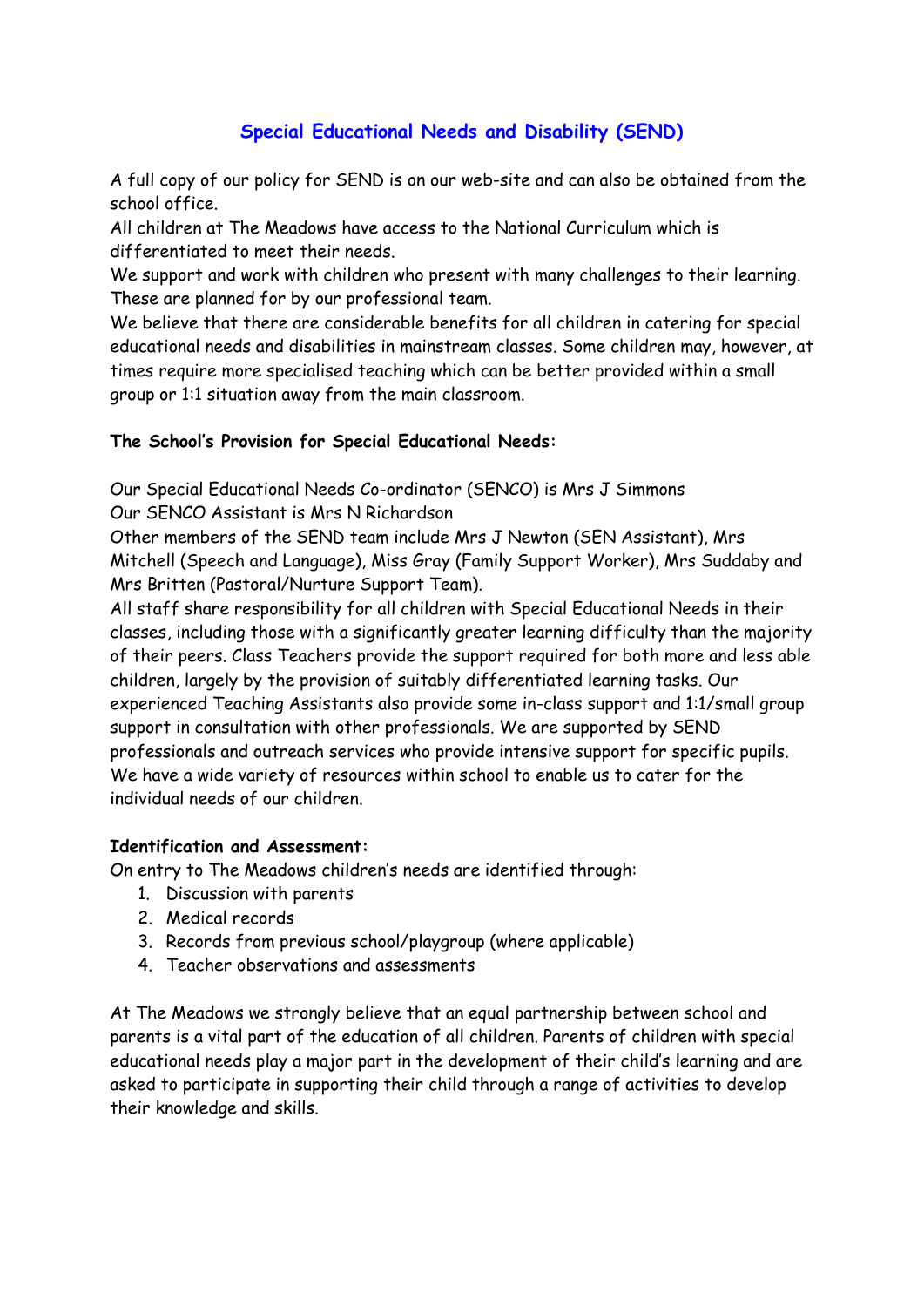# **School Security**

The school has an electronic security door at the main entrance. The main entrances and exits for pupils are locked internally. Classroom doors, on external walls, act as our fire exits. They prevent entrance from outside but provide easy exit in an emergency. **All visitors must report to the main reception entrance, sign in and wear a Meadows Visitor badge.** We encourage all staff, parents and governors to challenge unidentified personnel. Any suspicious incidents must be reported to the office immediately. The school community seeks to provide a safe and happy environment for our children.

#### **Illness/Accident/First Aid**

We are not able to supervise children who feel poorly in school and so parents or designated adults will be contacted where necessary. Minor cuts and grazes are treated by members of staff. More serious complaints are logged and treated accordingly. Parents are notified of all head injuries. Our qualified first aiders offer advice and support. All staff hold a Basic First Aid Certificate. We will always try to act in the best interests of your child.

Qualified First Aider: Mrs J Simmons Qualified First Aider: Mrs N Richardson Qualified First Aider: Mrs D Fenton Qualified First Aider: Mrs J Newton Qualified First Aider: Mrs T Suddaby Qualified First Aider: Mrs K Britten Qualified First Aider: Miss C Gray



#### **Medicines**

Please do not send tablets or medicines to school, unless it is absolutely necessary, in order for your child to attend school. If medication is required, please discuss arrangements with the school office. In the event of long term medication being required, a Health Care Plan will be completed with Mrs Richardson. Inhalers should be clearly labelled with your child's name and given to the class teacher who will ensure that your child has direct access to it at all times. You will also be asked to authorise use of a "spare" inhaler in an emergency.

#### **Child Protection**

The Head Teacher is the Designated Safeguarding Lead in school. Staff raise any concerns about the well being of children with the Head Teacher. Any concerns are noted down and, where possible, are shared with you. If you have any worries or concerns about your own or any other child please come and tell us about them.

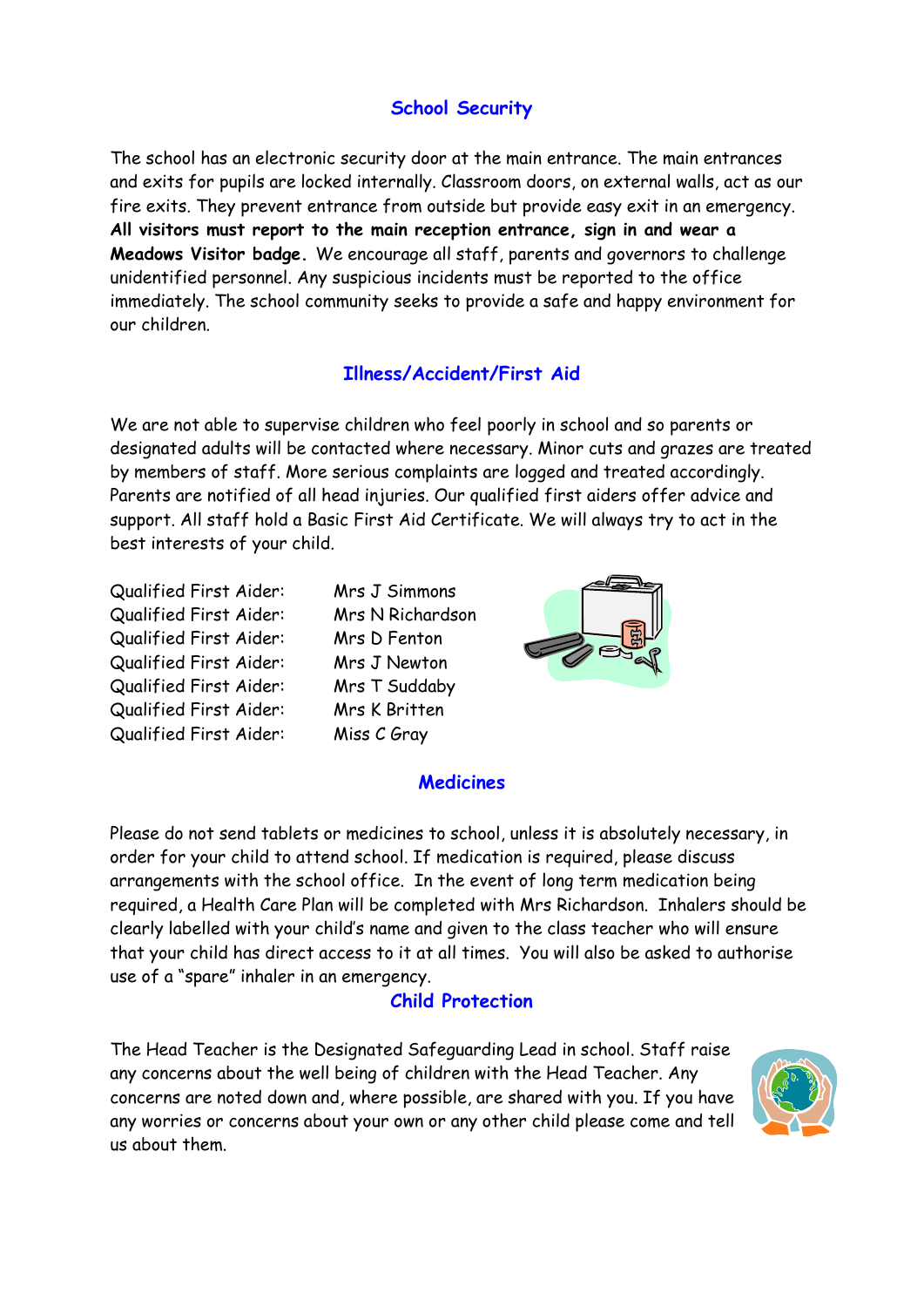#### **The Curriculum**

At The Meadows, our curriculum is built on the requirements of the National Curriculum and The Early Years Foundation Stage.

Themes are chosen which cater for the needs and interests of our children and stimulate learning.

By linking subjects through themes of learning, we aim to provide an inspiring, engaging and motivating curriculum that allows excellence and enjoyment. Our thematic approach enables all pupils to develop as learners and reach their potential. We hope this approach inspires the pupils to expand their learning beyond the school day and enthuses individuals to continue to investigate and learn at home.



We continually strive to bring real-life experiences and opportunities into the curriculum and immerse the children within the current theme, making learning relevant. Each term, the pupils build on and learn new skills, concepts and knowledge. This is outlined for families in regular newsletters that give information about the learning that will take place. Authentic outcomes experiences allow children to share what they have learned at the end of a term with a wider audience, which may include their peers, parents, staff, governors and the local community.

To support learning, many planned 'first hand', practical experiences are built into the framework to support learning. These enrichment activities are key to the learning that takes place. These may be visits or visitors to the school and form an integral part of the curriculum. In addition to this, all Year 6 pupils have the chance to take part in a residential visit. Professionals and experts support teaching and are able to extend learning opportunities. Subjects such as PE, dance, music and art are often delivered by specialists.

We aim to encourage independence from an early age and support the children to overcome any barriers in their learning. We support the children in choosing their own resources, places to work and approaches to tasks. Role play, drama and outdoor learning are all creative approaches to learning that are used to develop learning throughout the school. ICT skills are developed throughout the curriculum in order to provide children with key skills they will need in later life.

**Our school ethos is based upon the promotion of self belief and positive attitudes to life. We celebrate the children's achievements together and encourage our children to be the best they can possibly be!** 

The normal taught week at The Meadows is 23.75 hours.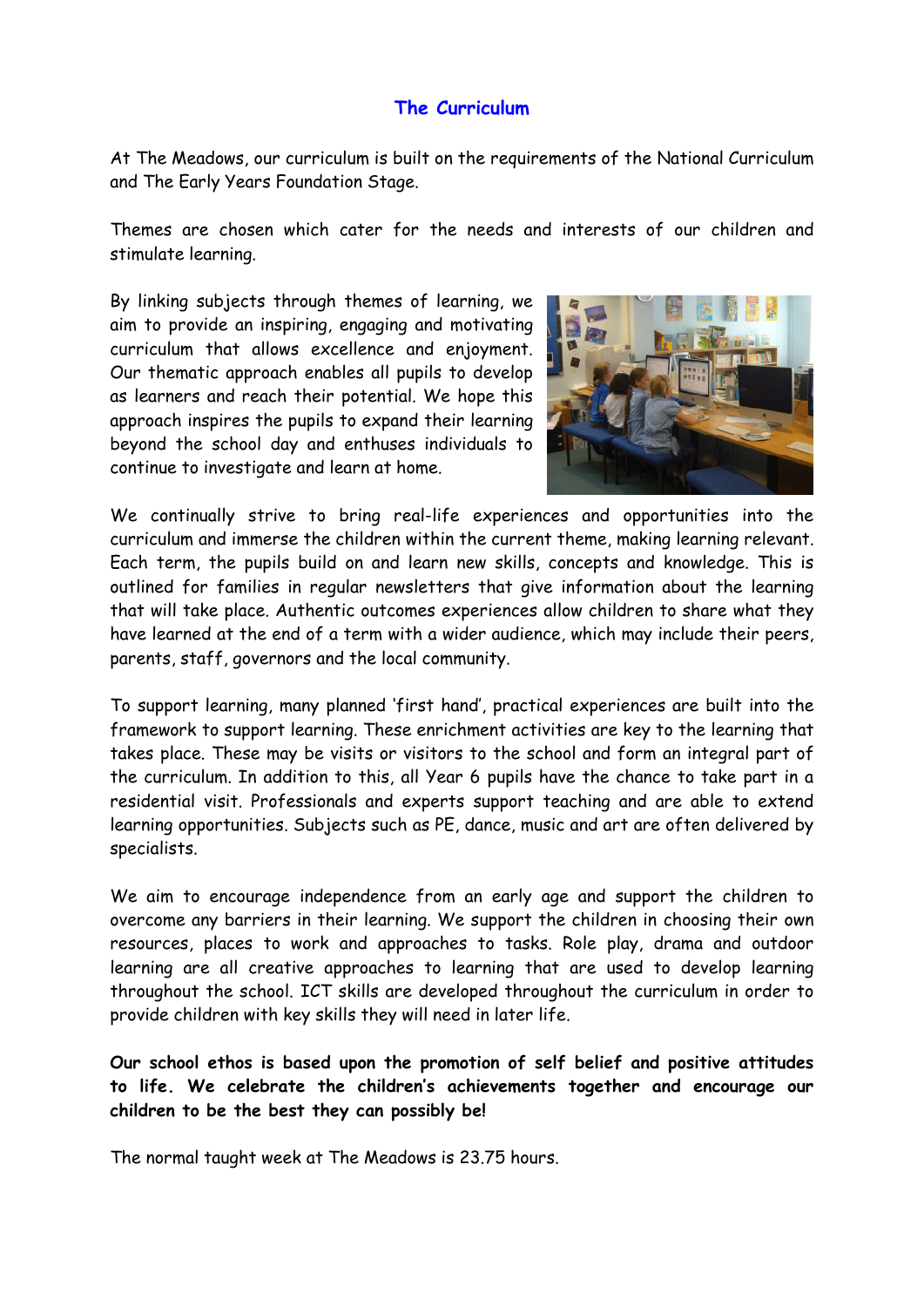# **School Values**

- A creative and enriched curriculum.
- A variety of approaches to teaching and learning developing skills, knowledge and a positive attitude to learning.
- A dedicated Literacy and Numeracy lesson each day
- Early Years teaching and learning which encompasses the development of the whole child.
- Opportunities for first hand experience through educational and residential visits.



Sometimes children will be taught within the whole class, in groups or individually. We encourage parents to support their children in the areas of the curriculum by showing an interest in their progress, attending consultation evenings and assemblies and supporting them with their homework.

# **Relationships and Sex Education**

Sex and Relationships Education is taught in a developmental way within the school's personal, social and health education programme. We aim to provide children with the knowledge and skills to cope as they experience their own emotional and physical changes. Questions are answered honestly and sensitively.

Parents have the right withdraw their children from the aspects of Sex and Relationships Education which do not form part of the National Curriculum, following discussion with the Head Teacher.

For further information, please contact the school.

# **Health and Safety**

At The Meadows we try to keep rules to a minimum so that they can be implemented effectively throughout the school. Each class has its own behaviour contract, which is linked to the school code of conduct for behaviour, and has been written and agreed by all staff and pupils. Most of our rules are concerned with safety, mutual respect for other people, equipment and property.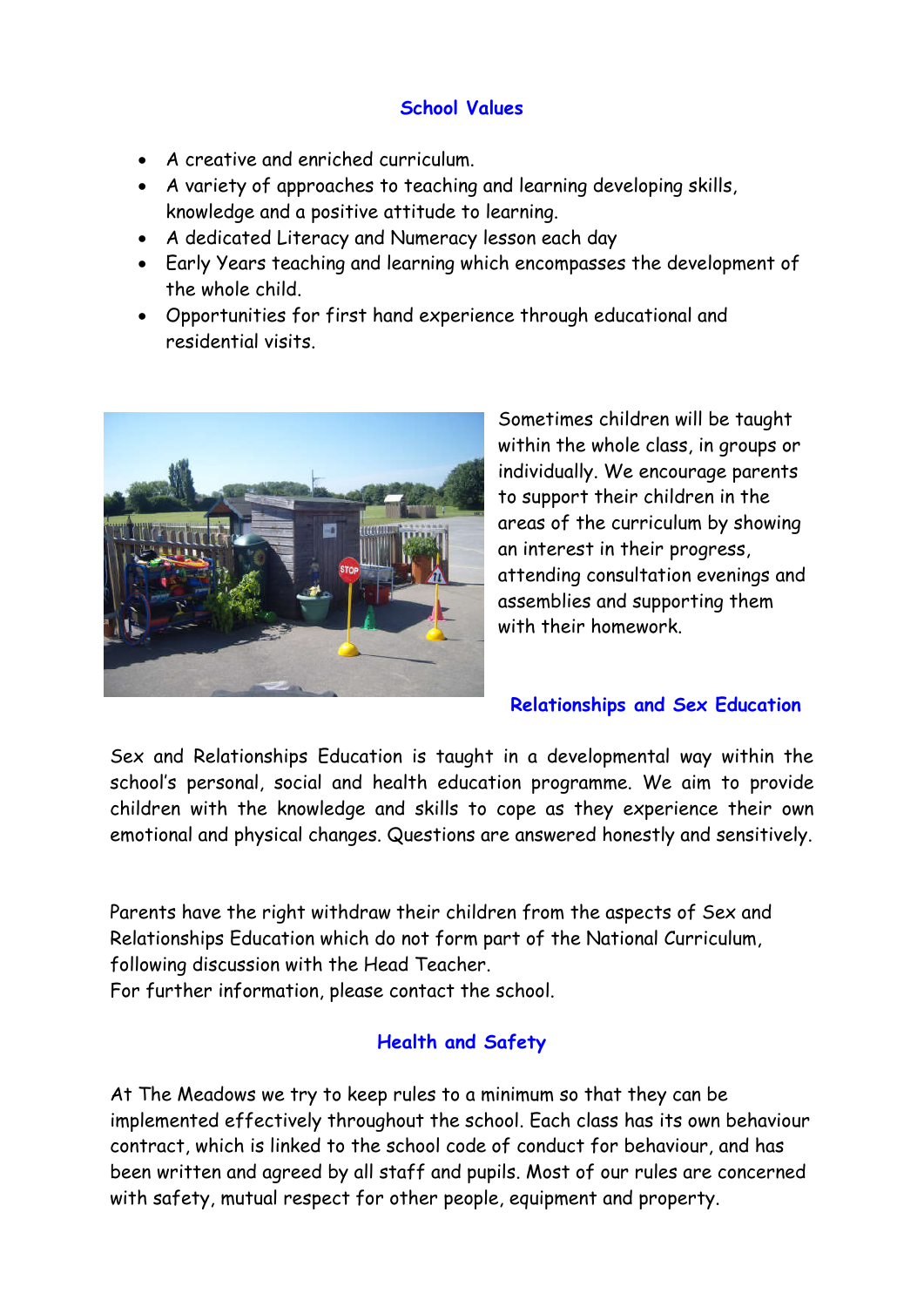# **Staff Car Park**

For safety reasons we do not allow children in the staff car park area, even when accompanied by an adult. Delivery vans and maintenance vehicles use this area at varying times throughout the day, making it unsafe for children. If parents and carers do cross the car park before or after school, they must be aware of the possible danger, and to do so would be at their own risk. Please keep to the pathways around the school premises.

# **Smoking**

The school has a policy of **"NO SMOKING"** in order to promote health and safety inside the building and in the school grounds, and to comply with the law which bans smoking in public places. This includes the use of "E-cigarettes".



#### **Dogs**

Please do not bring dogs into the school grounds or leave dogs tied to the school fence, even if it is on a lead and under supervision. Thank you.

# **Mobile Phones**

Children are discouraged from bringing mobile phones into school. If you deem it necessary for your child to bring a mobile phone, a written letter must be sent to the Head Teacher, requesting permission. Mobile phones will be kept in the school office.

We ask that parents do not use their mobile phones whilst on school premises and that under no circumstances should they be used to take images.

# **Fire Drill**

Fire drills are held every term in order that children and staff are familiar with procedures and act in an orderly, quiet manner in the unlikely event of an emergency.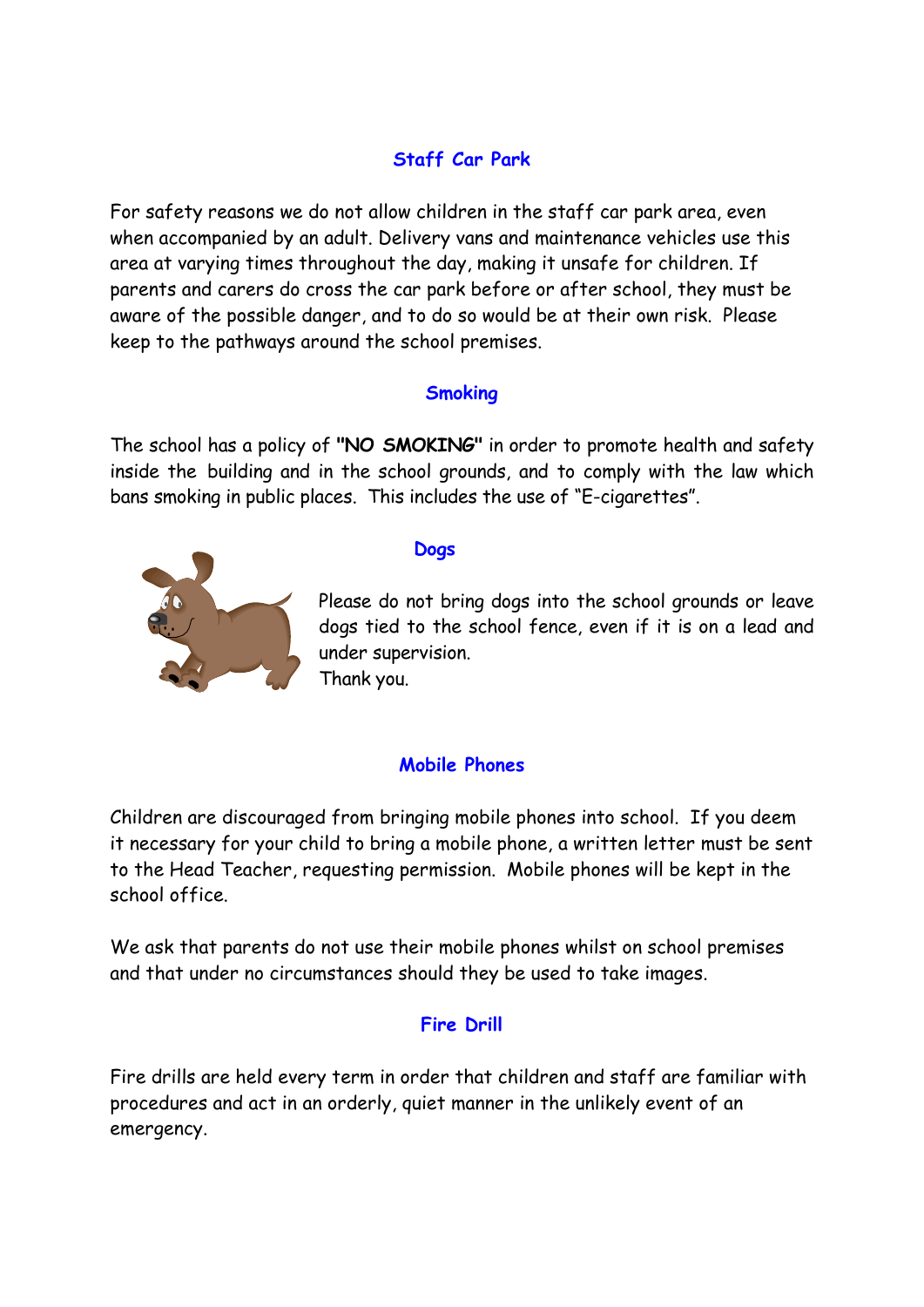

#### **Personal Accident Insurance**

The insurance market offers personal accident cover for pupils. Please make enquiries with insurance companies if you require this protection.

# **Behaviour and Discipline**

We encourage our children to work, play and cooperate together in order to build up a positive environment. A good standard of behaviour is expected at all times and this is celebrated by all.

If children break the school code of conduct and do not respond positively to the adults speaking to them they are referred to the Head Teacher. Everyone at The Meadows is expected to show respect for each other and each other's property.

If behaviour continues to be a concern then parents are invited to discuss strategies to help promote caring and responsible attitudes, and if necessary further advice may be sought from outside agencies.

Bullying is not tolerated and children are actively encouraged to tell a responsible adult of any concerns.

The Head Teacher has the right if necessary to exclude pupils. Further information can be found in the School's Behaviour Policy.

# **Emergency Contact Information**

Please ensure that the school is notified of any change of circumstances, address, email address, home telephone number or place of work. This is essential if we are trying to contact you for any reason and particularly so if your child is unwell or there is an emergency. We also ask that you supply details of a neighbour, friend or relative who would be willing to be contacted if required.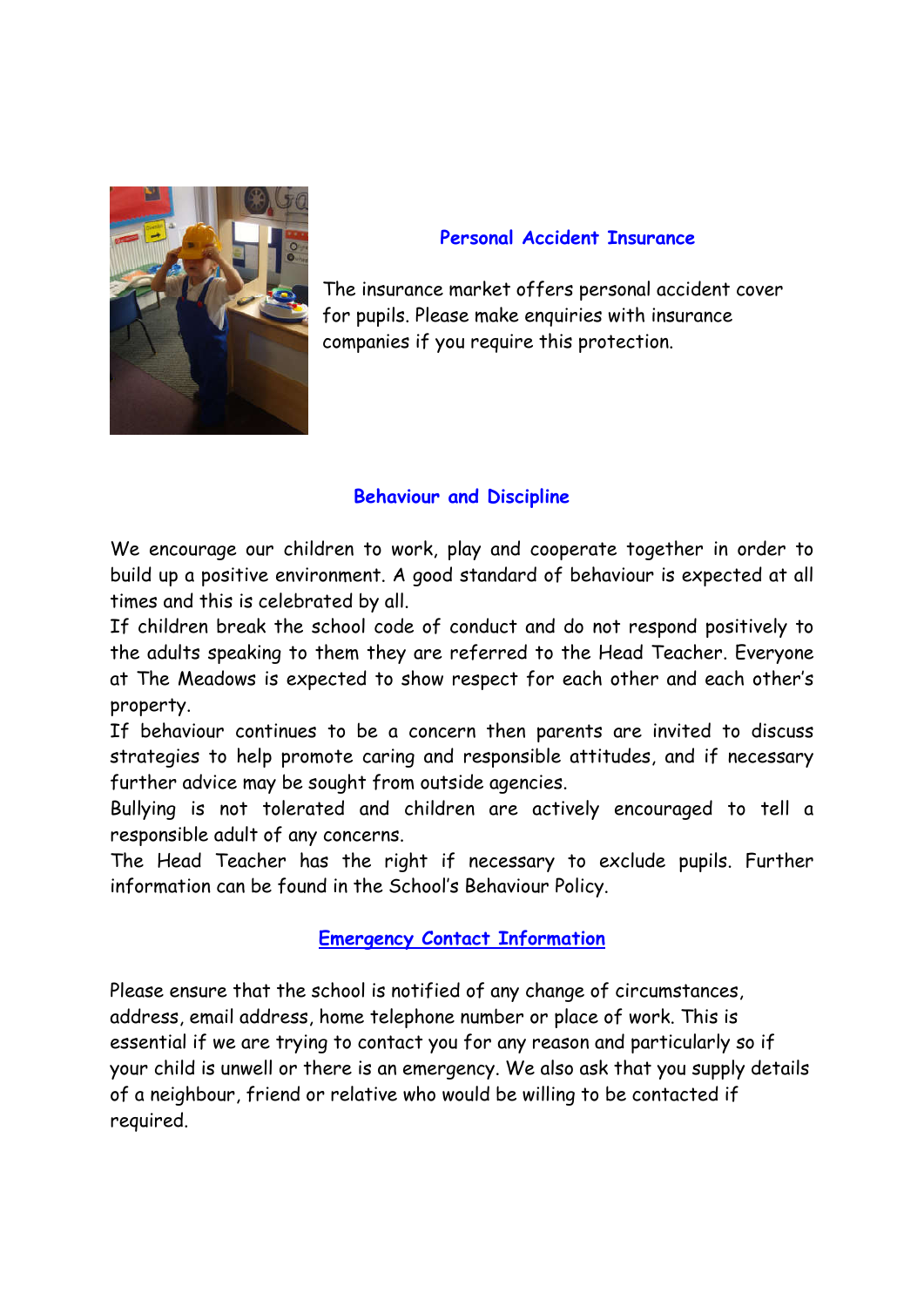

**Severe Weather Closure**

As far as possible we shall endeavour to keep the school open. However, there may be occasions where conditions deteriorate during the day or night and emergency procedures then have to be implemented. A decision to close the school will only be made in exceptional circumstances such as

- Following police, national or local government advice
- To ensure travel safety for pupils and staff
- Entrances, gateways, paths being blocked by ice and snow
- Breakdown of heating, water or electricity supply

Information regarding closure will be broadcast on Radio Lincolnshire and/or Lincs FM and will also appear on the Lincolnshire County Council web-site: www.lincolnshire.gov.uk/schoolclosures.

The school will also inform you of a closure via an e-mail. This will be sent to the e-mail address held in school. The school website will also be updated with information of a closure.